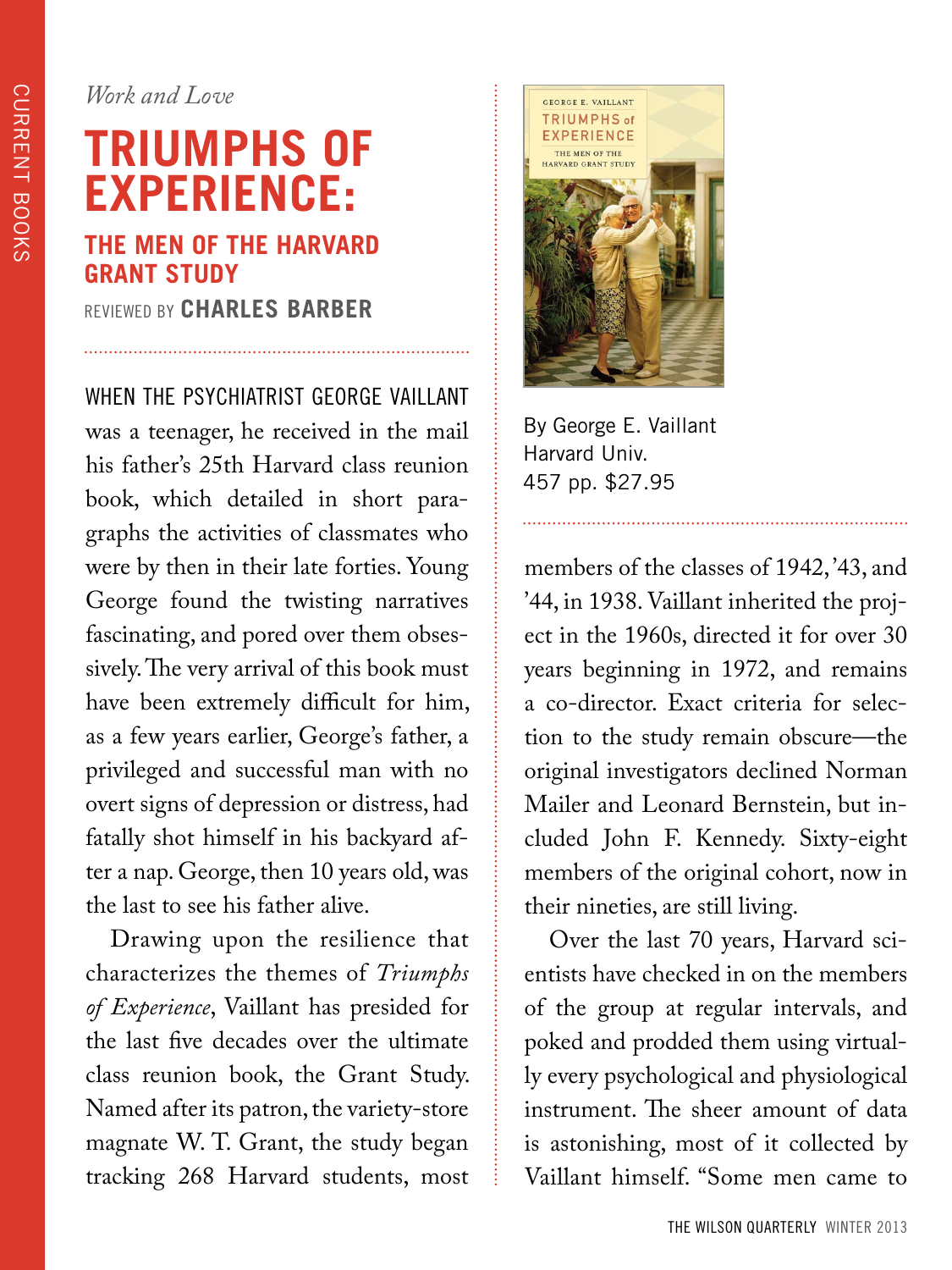

JOSE LUIS PELAEZ / GETTY IMAGES

**Intimate friendships and relationships are the key to a happy—and healthy—life.** 

Cambridge . . . but in most cases I went to them—to Hawaii, Canada, London, New Zealand," writes Vaillant, who himself is now 78.

*Triumphs of Experience* elegantly summarizes the findings of this vast longitudinal study, unique in the annals of research. (Sustaining the funding for it has also been a herculean feat.) Vaillant has written two previous books about the Grant Study—*Adaptation to Life* (1977) and *Aging Well* (2002)—which provide snapshots of the men's lives at earlier stages. This latest book analyzes how the men fared over their late adulthood, and indeed their entire lives. In it, Vaillant masterfully chronicles how their life successes, or lack thereof, correlate with the nature of their childhoods, marriages, mental health, physical health, substance abuse, and attitudes.

Extensive quantitative findings are interspersed with the detailed stories of individual study participants, under pseudonym, and with identifying details expunged or changed. Here Vaillant proves that his skills are literary as well as scientific. The case histories are engaging novelistic capsules that artfully bring the quantitative material to life. Vaillant, who of course has aged along with his subjects, includes scenes from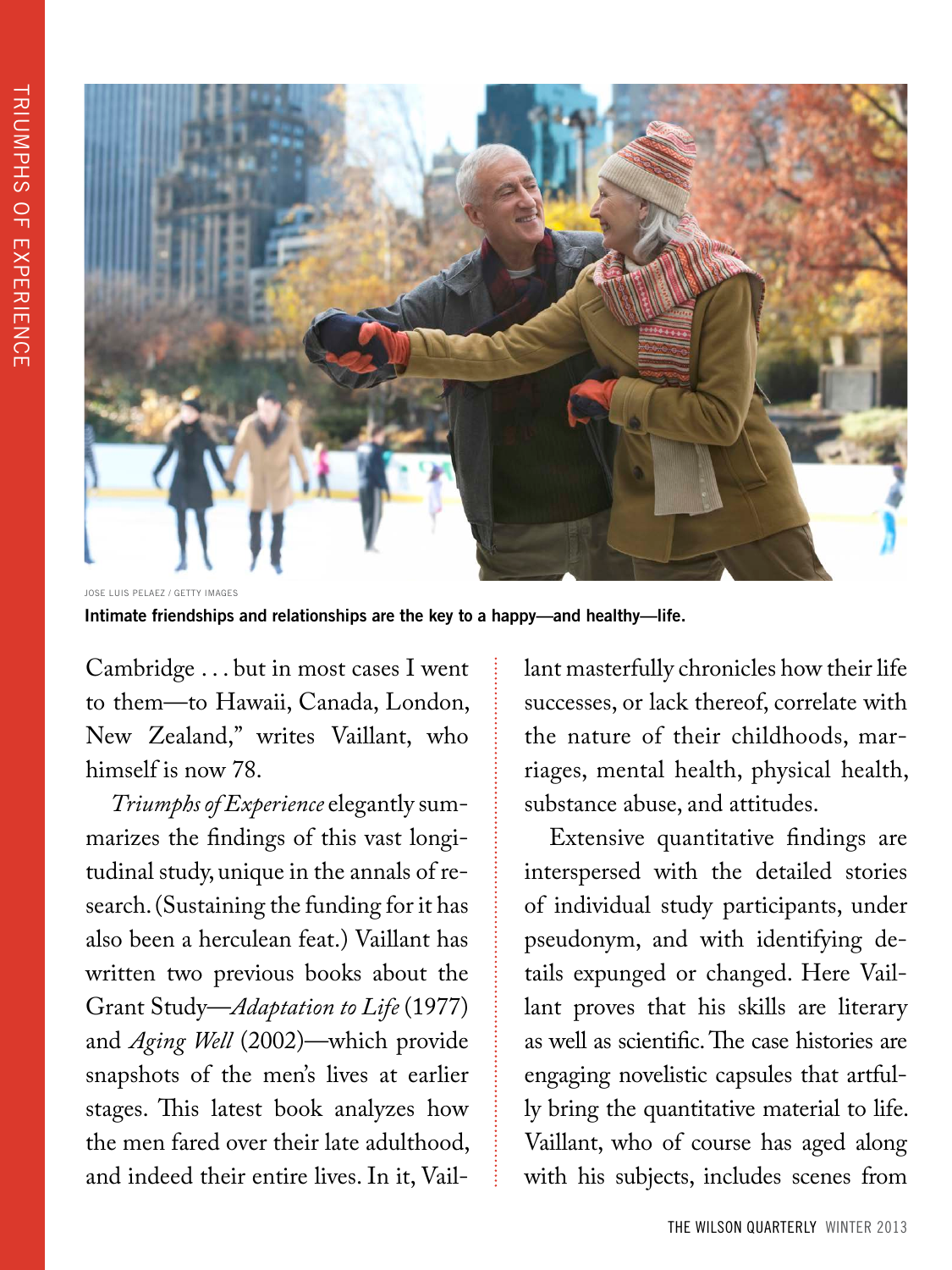his own development, honest stories that involve both struggle and maturation.

The study, a product of the period in which it was conceived, has its limitations. Its only subjects are white, privileged men. Still, many of its findings seem universal. If they could be boiled down to a single revelation, it would be that the secret to a happy life is relationships, relationships, relationships. The best predictors of adult success and well-being are a childhood in which one feels accepted and nurtured; an empathic coping style at ages 20 through 35; and warm adult relationships. Regarding finances, just one of Vaillant's 10 measures of adult well-being, men who had good sibling relationships when young made an average of \$51,000 per year more than those with poor sibling relationships or no siblings at all, and men who had warm mothers earned \$87,000 more annually than those who did not (in 2009 dollars). Overall, reflecting their privilege, the Grant Men made a lot of money. The findings go on and on like that, and the message relentlessly emerges: The secret to life is good and enduring intimate relationships and friendships. Mental health, as Sigmund Freud and Erik Erikson indicated, is embodied by the capacity to love and to work.

The other overarching message of this book is that resilience counts. Men with the most mature defense mechanisms defined as altruism, humor, sublimation (finding gratifying alternatives to frustration and anger), anticipation (being realistic about future challenges), and suppression (yes, "keeping a stiff upper lip")—were three times more likely to flourish in later life. Furthermore, men with good defense mechanisms were able to alter their paths by developing the capacity for emotional warmth and connection to others despite difficult upbringings or individual setbacks.

**Men with good defense mechanisms were able to alter their paths by developing the capacity for emotional warmth and connection to others despite difficult upbringings or individual setbacks.**

Vaillant provides compelling evidence that many individuals—by no means all—can write (or rewrite) their own scripts, disproving F. Scott Fitzgerald's maxim that there are no second acts in